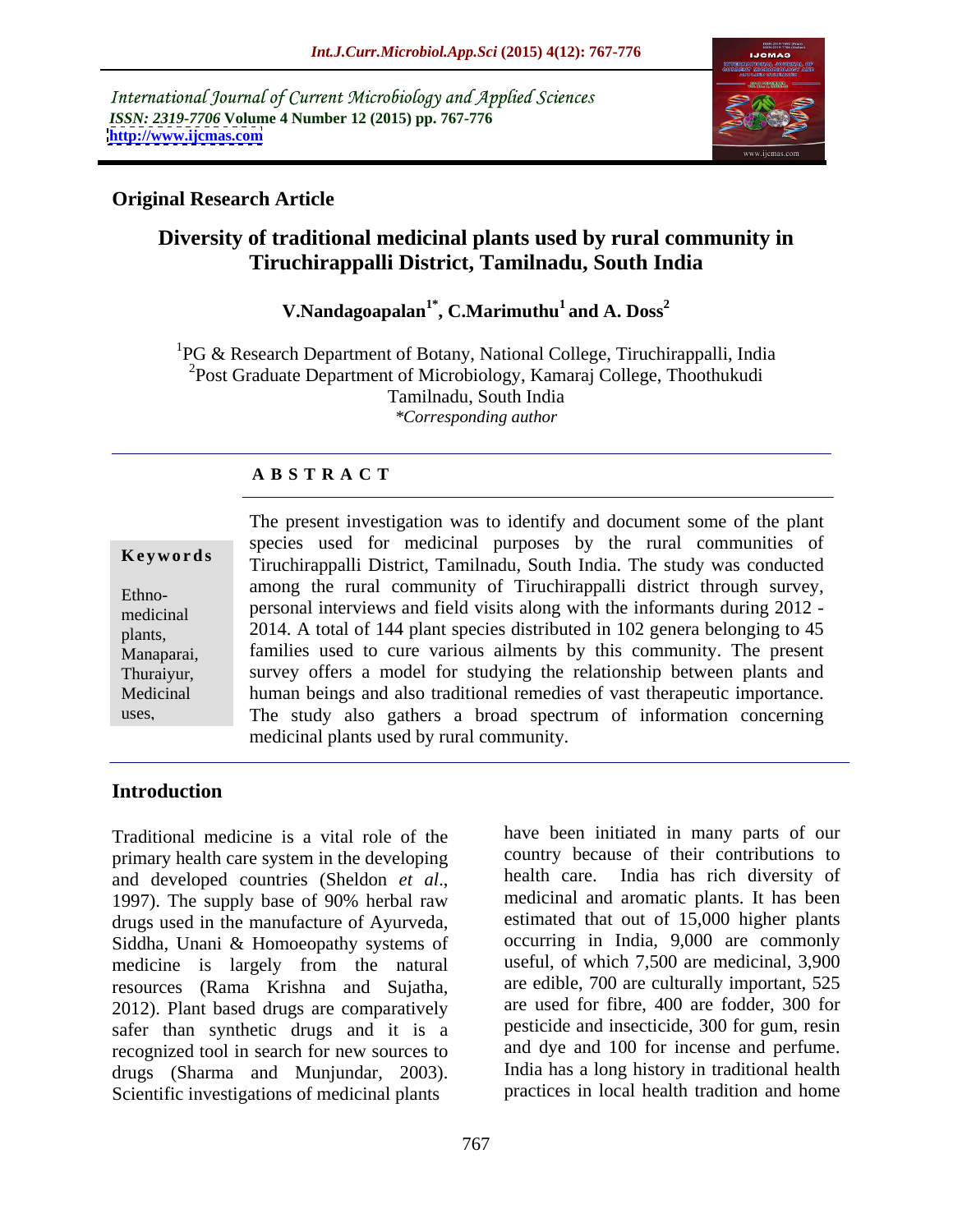remedies and is especially aimed uplifting the health profile of women, children and

Stated that many rural people throughout the world rely on medicinal plants because of<br>their effectiveness, lack of modern their effectiveness, lack of modern Tiruchirappalli district, Tamilnadu India healthcare alternatives and cultural based on the interview and frequent field preferences (Caniago and Sierbert, 1998). visit.<br>Many traditional practitioners across the world particularly in countries like India and **Materials and Methods** China with age old practices have valuable information of many lesser  $-$  known neither **Study area** to unknown wild plants used by the traditional healers for treating various The study area of Tiruchriappalli district diseases. They are the repository of was divided into three segments based on its accumulated experience and of knowledge vegetation. The study area was classified of the indigenous vegetation; this can be into three segments viz., Manapparai, utilized in tribal development. These studies assume great importance in enhancing our

society (Ranjith et al., 2010). their sustenance. Therefore, the present traditional skills about the plant growth and used for native or tribal communities for study aims to identify and document, some of the plant species used for medicinal purposes by the rural community of visit.

#### **Materials and Methods**

#### **Study area**

Tiruchirappalli and Thuraiyur (Figure 1).



#### **Figure.1** Study area: Tiruchirappalli district (Tamil Nadu)

#### **MANNAPARAI SEGMENT (MS)**

Marungapuri (1) Vaiyampatti (2) Manapparai (3) Manikandam (4)

#### **TIRUCHIRAPPALLI SEGMENT (TS)**

Tiruchirappalli & Srirangam (5) Mannachanallaur (6) Lalgudi & Pullambadi (7) Musiri (8) Thottiyam (9)

#### **THURAIYUR SEGMENT (THS)**

Thathiyengarpettai (10) Uppliyapuram (11) Thuraiyur (12)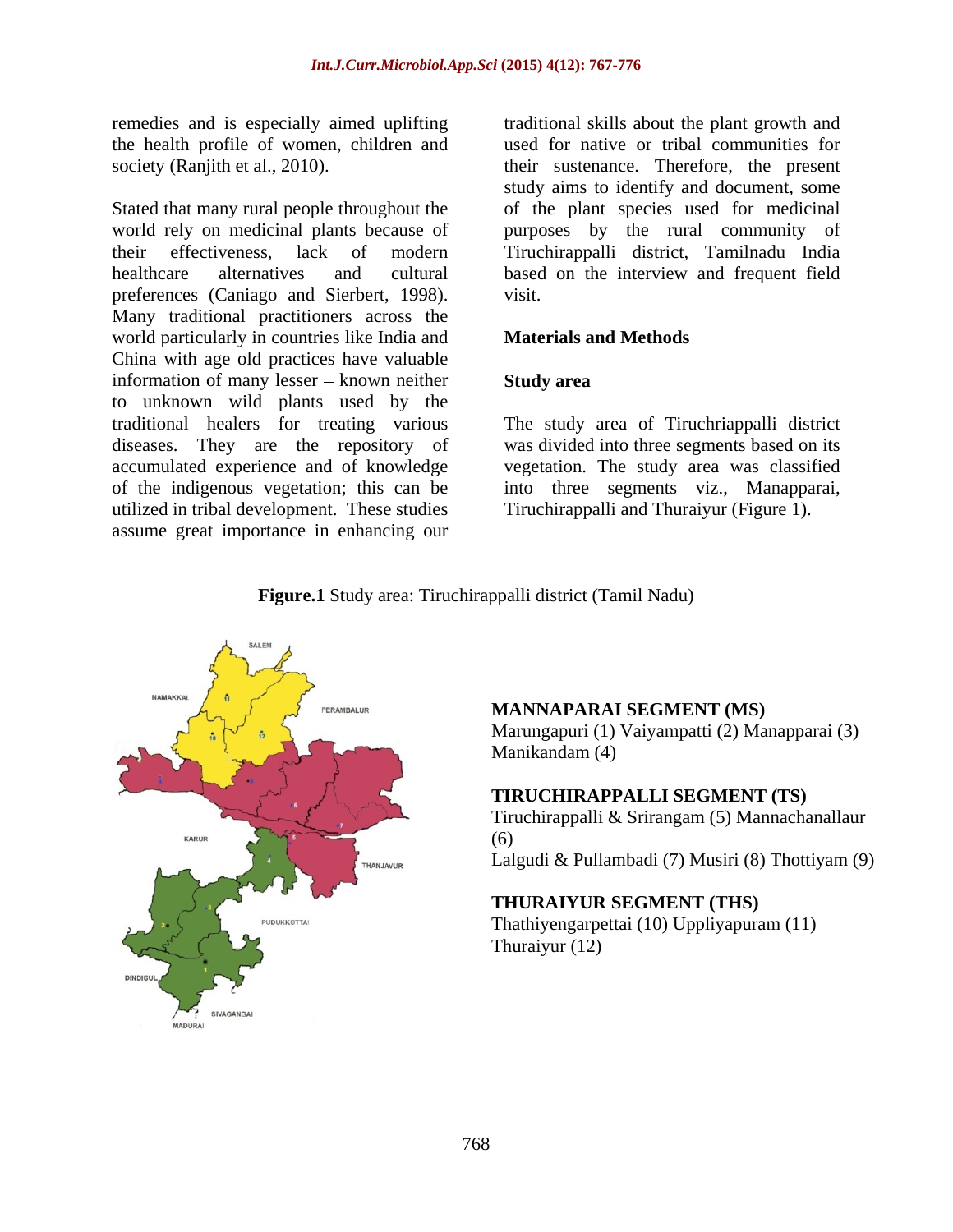The medicinal and other uses of the restricted to very few places. Due to the identified plants were collected from the availability of arid and uncultivable lands, local and professional healers within the study area. In addition to ethnobotanical the medicinal plant which can survive uses of the collected plants, information was obtained from interviews and probing of local people who have knowledge about **Results and Discussion** traditional medicine. The specimens collected in locality were shown and its use Ethnobotanical investigation has led to the was documented in field. It was identified documentation of a large number of wild that several medicinally useful plants were plants used by tribes for meeting their collected for treatment of a wide range of demands. In India, many organized ailments. The plant part used for selected species was of relevance with respect to intensive field studies in the areas. The histochemical study. The secondary source results of the ethnobotanical survey are of information such books and monographs presented in Table 1. The study revealed 144 were also consulted for validating the plant species distributed in 102 genera ethnobotanical information of the collected belonging to 45 different families that are plants (Chatterjee & Chandra Pakrashi 1991, frequently used for the treatment of various Ambasta 1986; Chopra *et al* 1956).

# **Quantification of plant resources through**

distribution of habit of plants was influenzed by the anthropogenic pressure as well as the soideae, Papilionoideae, Convolutaceae, The established forest of Thuraiyur segment aceae, Caeslpinioideae, Cappar-aceae, is having a restricted list of species which is were not found plains. The presence of woody climbers indicates the dense nature dominated by medicnal herbs and shrubs. How ever in Tiruchirappalli district, due to

**Ethnobotanical survey** anthropogenic pressure most of the valuable medicinal plants often were disturbed and the Manapparai segment support many of stressful conditions.

#### **Results and Discussion**

demands. In India, many organized ethonobotanical studies were initiated by ailments in Tiruchirappalli district.

**quadrat method**  to their scientific name, family, parts used, Based on the quadrat data collected in a total herbal preparations. It is more evident from of three samples per segment, the this study that the plant species belonging to by the anthropogenic pressure as well as the soideae, Papilionoideae, Convolulaceae, Convolulaceae, Caeslpinioideae, Asclepiadnot found in other segements. This segment Verbenaceae than any other plant species is dominated by trees. The shrubs and herbs (Fig -3). Different parts of medicinal plants were also specific to the hilly terrain which were used as medicine by the local woody climbers indicates the dense nature utilized plant parts percentage were leaves of forest in Thuraiyur segment. Persistance (52 %), followed by the roots (33 %), whole of trees and woody climbers restict the plant (16 %), seeds (11 %), Fruit (8 %) Stem distribution of herbaceous species. The (5 %) fruits (8.5%), flowers (3 %), rhizome Tiruchirappalli and Manapparai segments (1 %) and others (8 %) in the form of equally contribute more number of decoctions, extracts, paste, juices and medicinaly useful plants which were powders (Fig-2). These medicinal plants are The reported plants were arranged according therapeutic uses and method of usage of the family Rubiaceae, Malvaceae, Mimo aceae, Caeslpinioideae, Cappar-aceae, Acanthaceae, Cucurbitaceae, Solanaceae, traditional healers The most frequently known to cure various types of ailments.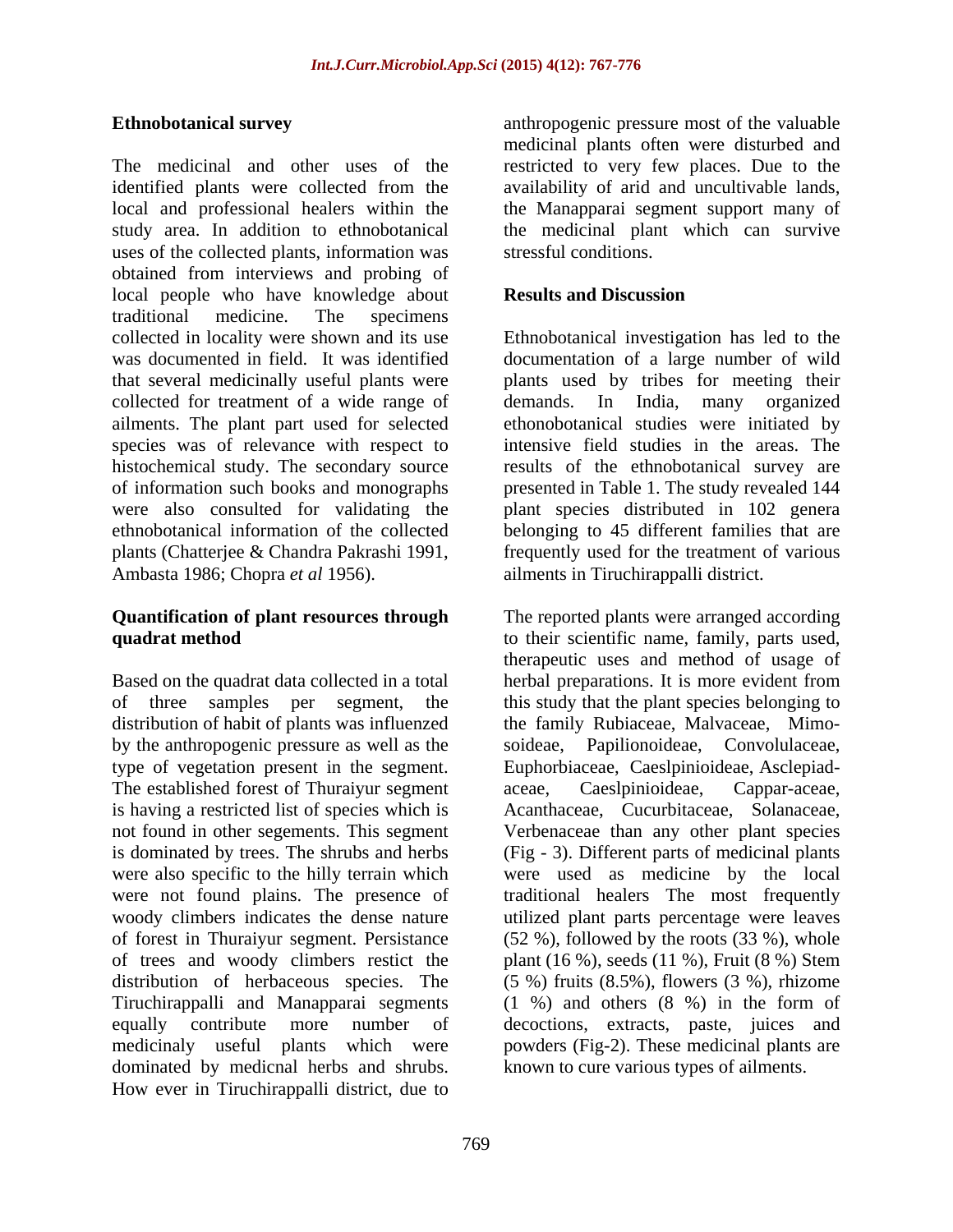

**Figure.2** Plant parts used for medicinal purposes and percentage of total medicinal species

**Figure.3** Dominant family with respect to the number of species

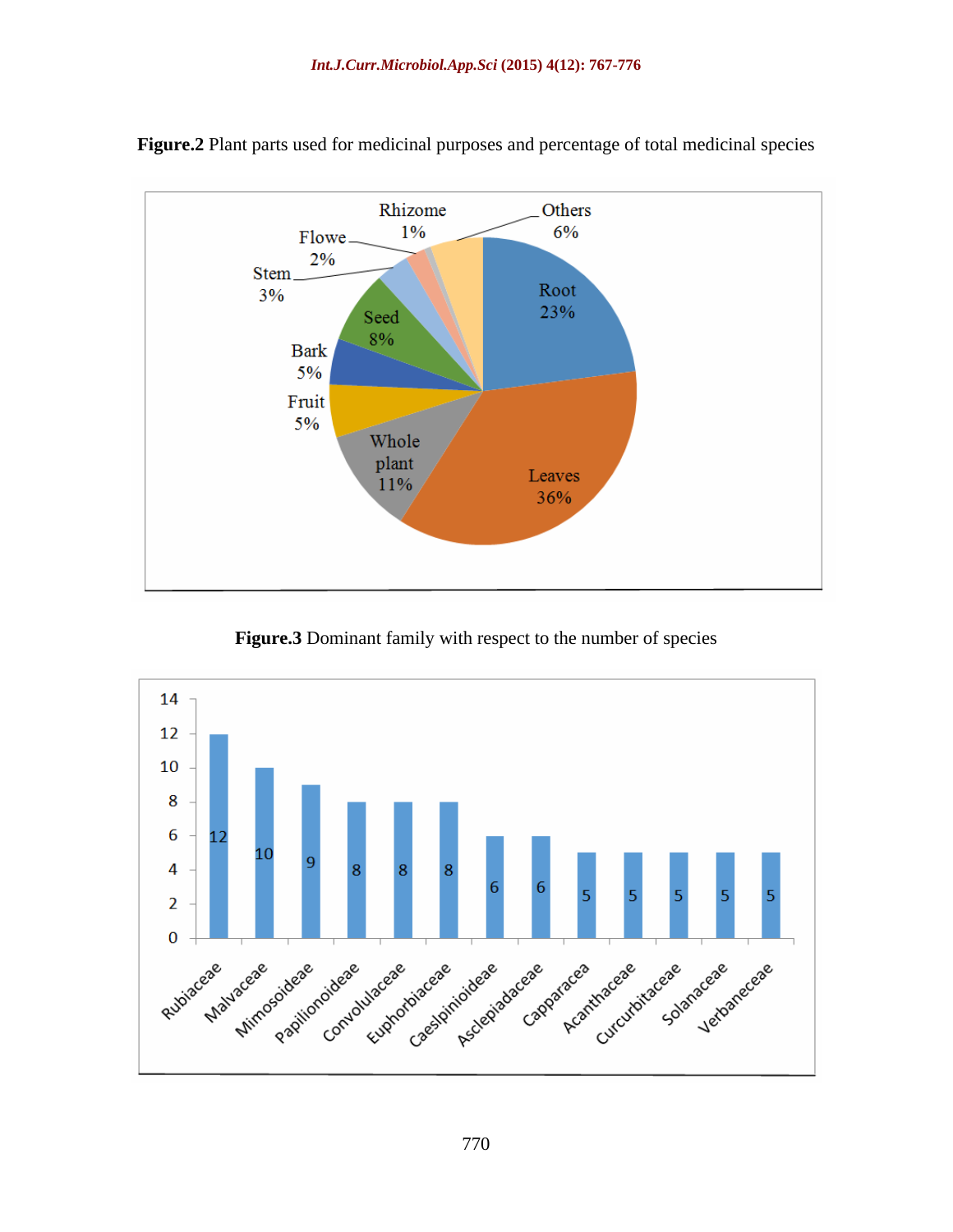| S.<br>$\bf No$ | <b>Botanical name</b>                         | Family         | <b>Parts used</b> | <b>Medicinal uses</b>                          |
|----------------|-----------------------------------------------|----------------|-------------------|------------------------------------------------|
|                | Cissampelos pareira Linn.                     | Menispermaceae | Root              | Snake bite & Kidney disorder                   |
|                | <i>Cocculus hirsutus</i> (L.) Diels           | Menispermaceae | Root              | Snake bite                                     |
|                | Cyclea peltata (Lam.) Hk.f. & Thoms.          | Menispermaceae | Root              | Ulcer and Dropsy                               |
|                | Argemon emexicana L                           | Papaveraceae   | <b>Stem</b>       | Jaundice & Snake bite                          |
|                | Fumaria indica (Hausskn.) Pugsley             | Fumariaceae    | Whole plant       | Diabetes cure                                  |
|                | Cappairs divaricata Lam                       | Capparaceae    | Seed              | Diabetic cure                                  |
|                | Capparis zeylanica Linn.                      | Capparaceae    | Root              | Stomache problems and Cholera.                 |
|                | Cleome aspera J. Koenig                       | Capparaceae    | Leaves            | Eczema and other Skin Disorders.               |
|                | Cleome chelidonii L.f.                        | Capparaceae    | Leaves            | <b>Headaches and Earache</b>                   |
|                | 10 Cleome feline L.f.                         | Capparaceae    | Leaves            | Cancer                                         |
|                | 11 Hybanthus enneaspermus (L.) F. Muell       | Violaceae      | Whole plant       | Scorpion sting                                 |
|                | 12 Polygala arvensis Willd.                   | Polygalaceae   | Leaves            | Asthma, chronic                                |
|                | 13 Polygala erioptera DC.                     | Polygalaceae   | Leaves            | Wounds                                         |
|                | 14 Polygala javana DC.                        | Polygalaceae   | Whole plant       | Liver disease                                  |
|                | 15 Hibiscus tiliaceus L.                      | Malvaceae      | Bark              | Dysentery                                      |
|                | 16 Hibiscus vitifolius L.                     | Malvaceae      | Root              | Viral fever                                    |
|                | 17 Malvastrum coromandelianum (L.) Garcke.    | Malvaceae      | Leaves            | Diabetic cure                                  |
|                | 18 Pavonia procumbens (wight & Am) Boiss      | Malvaceae      | Leaves            | Ulcer                                          |
|                | 19 Pavonia zeylanica (L.) Cav                 | Malvaceae      | Leaves            | Cancer, Diabetes, Cardiovascular               |
|                |                                               |                |                   | disease                                        |
|                | 20 <i>Sida acuta</i> (Burn.f)                 | Malvaceae      | Root              | Snake bite                                     |
|                | 21 Sida cordata (Burm.f.) Borss.              | Malvaceae      | Root bark         | Leucorrhoea and Gonorrhea.                     |
|                | 22 Sida cordifolia L                          | Malvaceae      | Root              | Urinary troubles                               |
|                | 23 Sida rhombifolia L.                        | Malvaceae      | Stem              | Fever, Heart disease, Piles                    |
|                | 24 Thespesia populnea (L) Sol. Ex Corr, Serr. | Malvaceae      | Bark, roots       | <b>Dysentery and Haemorrhoids</b>              |
|                |                                               |                | and fruits        |                                                |
| 25             | Guazuma ulmifolia Lam.                        | Sterculiaceae  | Seed              | Dysentery, Cold, Cough and<br>Venereal disease |
|                | 26 Helicteres isora Linn.                     | Sterculiaceae  | Leaves            | Diabetes cure, Empyema                         |

**Table.1** List of medicinal plants used by rural community in Tiruchirappalli district, Tamilnadu, South India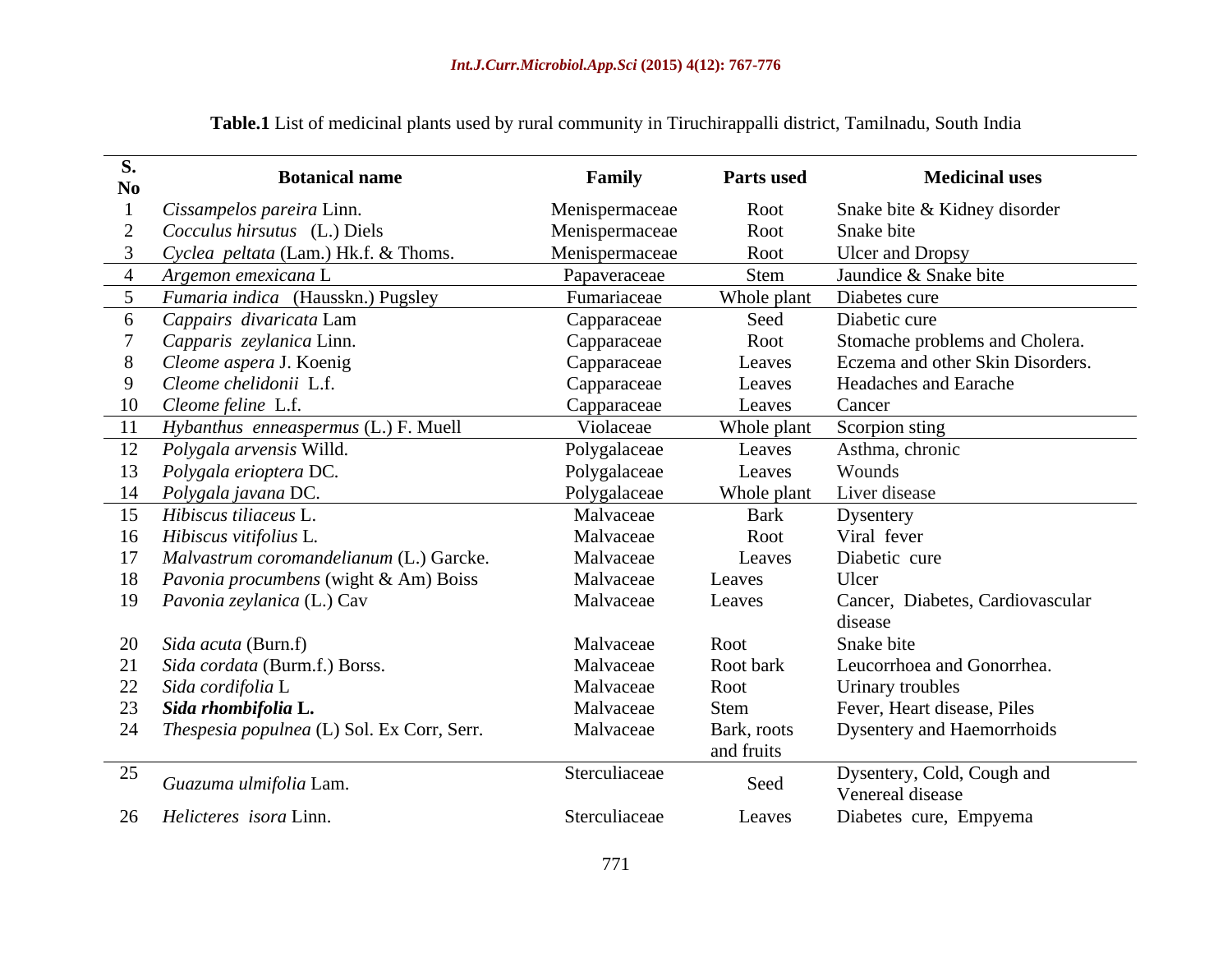| 27 Pterospermum suberifolium (L.) willd.  | Sterculiaceae   | Flower       | Ulcer                                    |
|-------------------------------------------|-----------------|--------------|------------------------------------------|
| 28 Corchorus aestuans Linn.               | Tiliaceae       | Seed         | Stomach disorders, Itching               |
| 29 Corchorus fascicularis Lam.            | Tiliaceae       | Whole plant  | Ulcers, cures dysentery, piles           |
| 30 Corchorus olitorius Linn.              | Tiliaceae       | Leaves       | Anemia                                   |
| 31 Erythroxylum monogynum Roxb.           | Erythroxylaceae | Leaves       | Jaundices                                |
| 32 Hiptage benghalensis (L.) Kurz.        | Malpighiaceae   | Leaves       | Asthma                                   |
| 33 Tribulus terrestris L.                 | Zygophyllaceae  | Leaves       | Urinary Infections. Heart diseases       |
| 34 Aegle marmelos (L.) Corr.              | Rutaceae        | Fruits       | Snake bite                               |
| 35 Chloroxylon swietenia DC.              | Rutaceae        | Root         | Scorpion sting                           |
| 36 Limonia acidissima Linn                | Rutaceae        | Fruits       | Dysentery, Asthma, Tumors                |
| 37 Ailanthus excels Roxb.                 | Simaroubaceae   | <b>Bark</b>  | Snake bite & Scorpion sting              |
| 38 Commiphora caudate (Wight & Arn) Engl. | Burseraceae     | Bark         | Ulcer                                    |
| 39 Scutia myrtina (Burm. f.) Kurz         | Rhamnaceae      | Stem         | Stomach problems                         |
| 40 Ventilago madraspatana Gaertn.         | Rhamnaceae      | Root         | Fevers and Dyspepsia                     |
| 41 Ziziphus rugosa Lam.                   | Rhamnaceae      | Fruit        | <b>Wounds and Diarrhea</b>               |
| 42 Cayratia trifolia (Linn.) Domin        | Vitaceae        | Leaves       | Snake bite                               |
| 43 Cissus quadrangularis Linn.            | Vitaceae        | Stem         | Scorpion Sting and Bone Fracture         |
| 44 Cardiospermum halicacabum Linn.        | Sapindaceae     | Roots        | Lumbago and Nervous Diseases             |
| 45 Dodonaea viscose Jacq.                 | Sapindaceae     | Leaves       | Diabetes, Swelling                       |
| 46 Sapindus emarginata Vahl.              | Sapindaceae     | Whole plant  | Snake bite                               |
| 47 Anacardium occidentale L.              | Anacardiaceae   | Leaves       | Venereal diseases, Skin disease.         |
|                                           |                 |              | Diarrhoea,                               |
| 48 Mangifera indica. L.                   | Anacardiaceae   | Seed         | Asthma                                   |
| 49 Morringa oleifera Lam                  | Moringaceae     | Whole plant  | <b>Cardiac and Circulatory Stimulant</b> |
| 50 Derris scandens Benth                  | Papilionoideae  | Stem         | Muscle pain                              |
| 51 Indigofera enneaphylla L.              | Papilionoideae  | Whole plant  | Wound healing                            |
| 52 Indiogofera tinctoria L.               | Papilionoideae  | Root         | Kidney stone                             |
| 53 Indigofera trita L.f                   | Papilionoideae  | Leaves, Seed | Tumor, Liver and Nutritive Tonic.        |
| 54 Mucuna atropurpurea DC.                | Papilionoideae  | Seed         | Bone fracture.                           |
| 55 Mucuna pruriens (L) DC.                | Papilionoideae  | Seed         | Atherosclerosis, Nervous disorders       |
| 56 Pseudarthria viscida L. Weight & Arm   | Papilionoideae  | Root         | Diarrhoea, Asthma, Cardiac troubles      |
| 57 Sesbania aegyptiaca Pers.              | Papilionoideae  | Leaves       | Diarrhoea                                |
| 58 Cassia fistula L                       | Caeslpinioideae | Leaves.      | Heart pain, Skin disease, Abdominal      |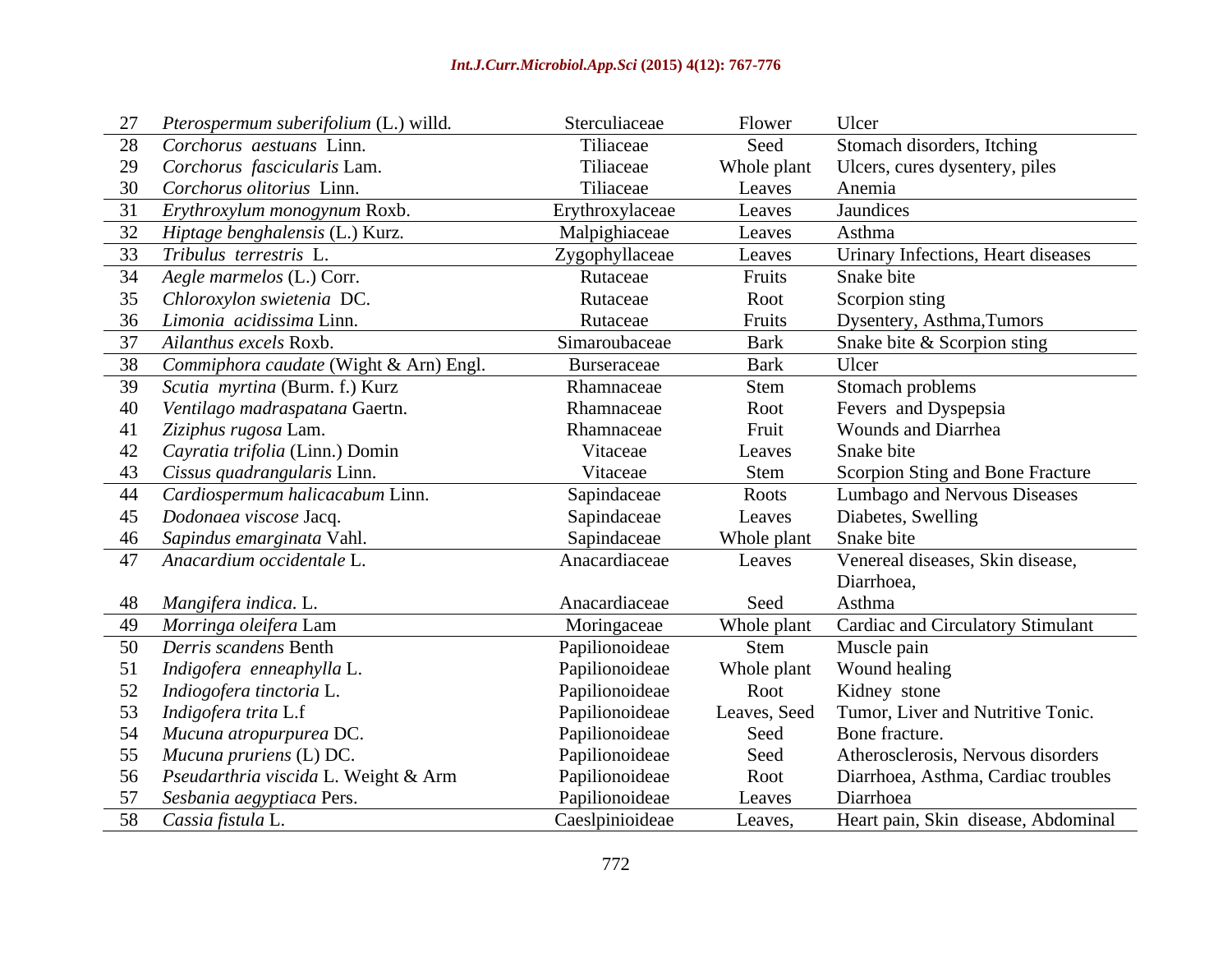|    |                                              |                 | Seed, flower | Pain, Easy delivery                    |
|----|----------------------------------------------|-----------------|--------------|----------------------------------------|
|    | 59 Cassia hirsuta L                          | Caeslpinioideae | Root         | Stomachache.                           |
| 60 | Cassia occidentails Linn                     | Caeslpinioideae | Seed         | Diuretic, Liver detoxifier             |
| 61 | Cassia siamea Lam.                           | Caeslpinioideae | Leaves       | Snake bite                             |
| 62 | Cassia tora L.                               | Caeslpinioideae | Seed         | Stomachache, Asthma, Cough & Cold      |
| 63 |                                              | Caeslpinioideae | Leaves $&$   | Sexually transmitted diseases,         |
|    | Hardwickia binata Roxb.                      |                 | <b>Bark</b>  | Leucorrhoea                            |
| 64 | Acacia horrida (L) Willd.                    | Mimosoideae     | <b>Bark</b>  | Diarrhoea                              |
|    | 65 Acacia leucophloea Wild                   | Mimosoideae     | <b>Bark</b>  | <b>Bronchitis and Biliousness</b>      |
| 66 | Acacia polycantha Willd.                     | Mimosoideae     | Seed         | Hypoglycaemic                          |
|    | 67 Acacia sinuate (Lour.) Merr.              | Mimosoideae     | Leaves and   | Jaundice, Fever & Ulcers               |
|    |                                              |                 | fruit        |                                        |
|    | 68 Albizia amara (Roxb.) Boiv.               | Mimosoideae     | Root         | Cough                                  |
| 69 | Dichrostachys cinerea (L.) Wt. and Arn.      | Mimosoideae     | Leaves       | Stomach pains, Diarrhea                |
|    | 70 Mimosa pudica L.                          | Mimosoideae     | Root         | Urinary complaints                     |
|    | 71 Neptunia prostrata (Lam.) Baillon.        | Mimosoideae     | Root &       | Jaundice, Sores of tongue, Diarrhoea   |
|    |                                              |                 | Flower       | with bleeding.                         |
|    | 72 Prosopis spicigera L.                     | Mimosoideae     | <b>Bark</b>  | Scorpion sting, Dysentery, Bronchitis, |
|    |                                              |                 |              | Asthma, Leucoderma, Piles.             |
|    | 73 Barringtonia acutangula (L.) Gaertner.    | Lecythidaceae   | Whole plant  | Liver disorders & Worm infestation     |
| 74 | Memecylon umbellatum Burm.f.                 | Melastomataceae |              | Eye troubles, Bone fracture,           |
|    |                                              |                 | Leaves       | Diabetes, skin diseases, snake bite    |
|    | 75 Ammannia baccifera L                      | Lythraceae      | Seed         | Rheumatic pains, Fevers,               |
|    | 76 Ludwigia parviflora Roxb.                 | Onagraceae      | Whole plant  | Fever                                  |
|    | 77 Passiflora foetida L.                     | Passifloraceae  | Flower       | Anxiety, Insomnia, Convulsion,         |
|    |                                              |                 |              | Sexual dysfunction, Cough and          |
|    |                                              |                 |              | Cancer                                 |
|    | 78 Passiflora subpeltata Ortega              | Passifloraceae  | Leaves and   | Hypertension, Asthma and skin          |
|    |                                              |                 | fruit        | diseases.                              |
|    | 79 Citrullus colocyanthis (Linn.)            | Cucurbitaceae   | Fruit        | Jaundice                               |
|    |                                              |                 |              |                                        |
|    | Corallocarpus epigaeus (Rottler) C.B. Clarke | Cucurbitaceae   | Rhizome      | Anti diabetes and Snake bite           |
| 81 | Diplocyclos palmatus (L.) C.Jetfory          | Cucurbitaceae   | Fruit        | Female infertility,                    |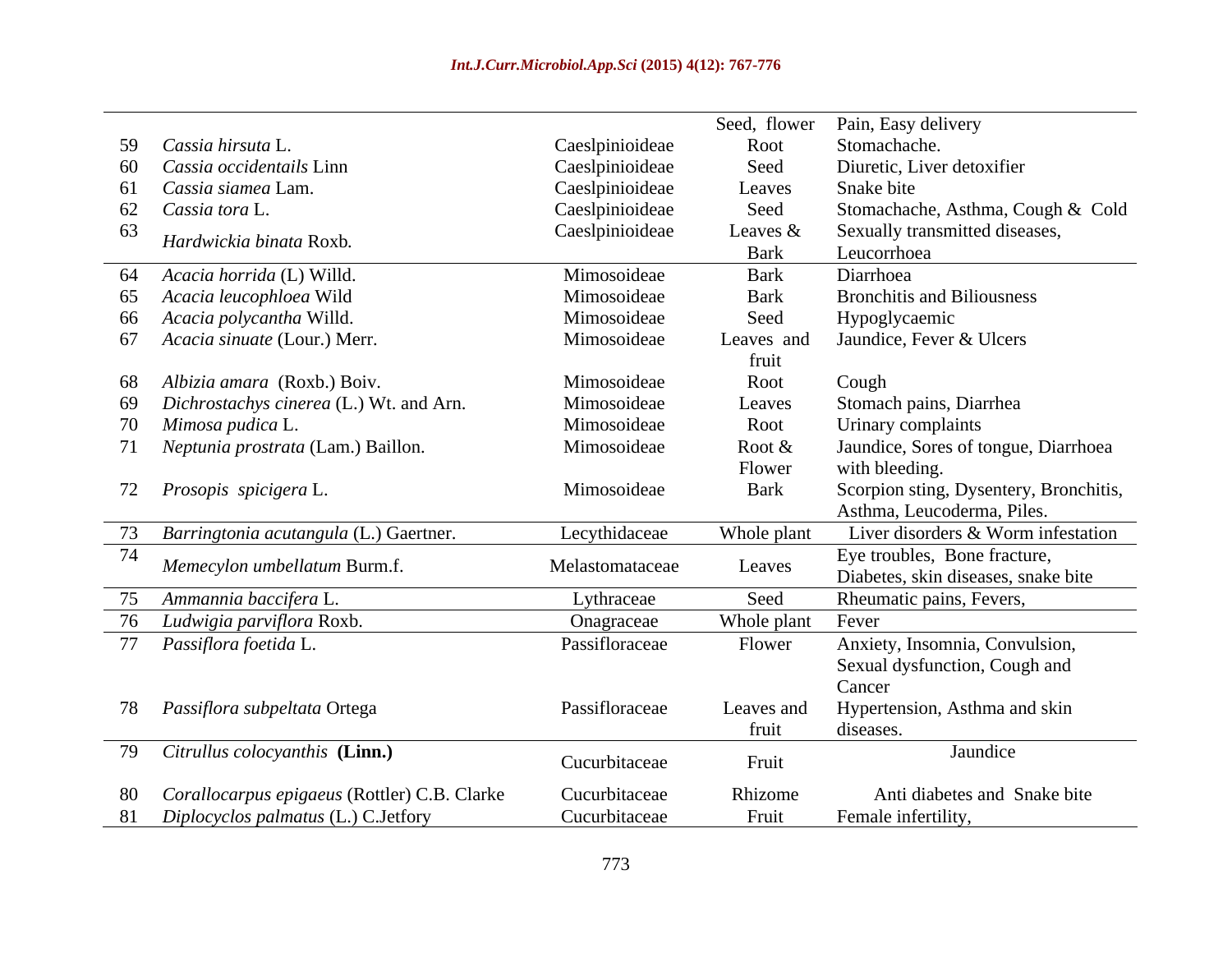| <b>Stimulant and Purgative</b><br>82 Solena amplexicaulis (Lam.) Gandhi.<br>Cucurbitaceae<br>Root<br>Cucurbitaceae<br>83 Trichosanthes cucumerina Linn.<br>Diabetes, Skin swellings , Boils,<br>Root |
|------------------------------------------------------------------------------------------------------------------------------------------------------------------------------------------------------|
|                                                                                                                                                                                                      |
|                                                                                                                                                                                                      |
| Furuncles, Diuretic and Emetic                                                                                                                                                                       |
| 84 Centella asiatica (L.) Urban.<br>Anaemia. Nervous tonic<br>Apiaceae<br>Leaves                                                                                                                     |
| Skin disease<br>85 Alangium salvifolium Wang.<br>Root<br>Alangiaceae                                                                                                                                 |
| 86 Canthiumdicoccum. Gaetrn<br>Rubiaceae<br>Stomach pain.<br>Leaves                                                                                                                                  |
| Rubiaceae<br>87 Catunaregam dumetorum (Retz.)<br>Emetic, diaphoretic<br>Leaves                                                                                                                       |
| 88 Gardenia turgida Roxb.<br>Rubiaceae<br>Root<br><b>Snake Bite and Scorpion Sting</b>                                                                                                               |
| Rubiaceae<br>High blood pressure, Ulcers,<br>Morinda coreia Buch.<br>Fruit                                                                                                                           |
| Menstrual cramps, Pain relief, Burns.                                                                                                                                                                |
| Eczema, Fever, Ulcers<br>90 Morinda tinctoria Roxb.<br>Rubiaceae<br>Root, Leaves                                                                                                                     |
| 91 Morinda umbellate L<br>Rubiaceae<br>Diarrhea and Dysentery<br>Leaves                                                                                                                              |
| Rubiaceae<br>Wounds, Cuts and Boils<br>92 Oldenlandia diffusa (willd) Roxb.<br>Whole plant                                                                                                           |
| Skin diseases.<br>Rubiaceae<br>93 Randia dumetorum Lam.<br>Fruit                                                                                                                                     |
| Rubiaceae<br>94 Richardia scabra Linn.<br>Diaphoretic<br>Root                                                                                                                                        |
| 95 Rubia cordifolia Linn.<br>Rubiaceae<br>Ulcers, Skin and Urinary diseases<br>Root                                                                                                                  |
| Rubiaceae<br>96 Spermacoce ocymoides Burm. f.<br><b>Dysentery and Diarrhea</b><br>Leaves                                                                                                             |
| 97 Tarenna asiatica (L.) O. Ktze.<br>Rubiaceae<br>Abdominal pains, Malaria<br>Leaves                                                                                                                 |
| 98 Vicoa indica (L) D.C.<br>Anti viral infection<br>Root<br>Asteraceae                                                                                                                               |
| 99 Xanthium indicum Koen.<br>Diuretic and Antisyphilitic<br>Asteraceae<br>Leaves                                                                                                                     |
| 100 Diospyros montana Roxb.<br>Bark<br>Ebenaceae<br>Dysentery                                                                                                                                        |
| 101 Jasminum angustifolium vahl<br>Clot of Breast milk<br>Oleaceae<br>Leaves                                                                                                                         |
| Muscular rheumatism and Ear ache<br>102 Azima tetracantha Lam.<br>Salvaderaceae<br>Leaves                                                                                                            |
| 103 Carissa carandas Linn.<br>Flower<br>Stomachic and Anthelmintic<br>Apocynaceae                                                                                                                    |
| Wounds<br>104 Carissa spinarum Linn.<br>Root<br>Apocynaceae                                                                                                                                          |
| 105 Gymnema sylvestre (Retz.) R. Br.<br>Urinary Diseases and Skin Troubles<br>Asclepiadaceae<br>Root                                                                                                 |
| 106 Hemidesmus indicus R.Br. ex schultes<br>Root<br>Asclepiadaceae<br>Reduced body heat, Pimples                                                                                                     |
| Tuber<br>107 Marsdenia tenacissima (Roxb.) Moon<br>Asclepiadaceae<br>Diarrhea                                                                                                                        |
| 108 Oxystelma esculentum (L.f.) R.Br. ex Schult.<br>Asclepiadaceae<br>Jaundice<br>Root                                                                                                               |
| Asthma<br>109 Pergularia daemia (Forssk.) Chiov.<br>Asclepiadaceae<br>Leaves                                                                                                                         |
| Emetic.<br>110 Sarcostemma brunonianum Wt. & Arn.<br>Asclepiadaceae<br>Stem                                                                                                                          |
| Convolulaceae<br>111 Argyreia speciosa Sweet.<br>Gonorrhea<br>Leaves                                                                                                                                 |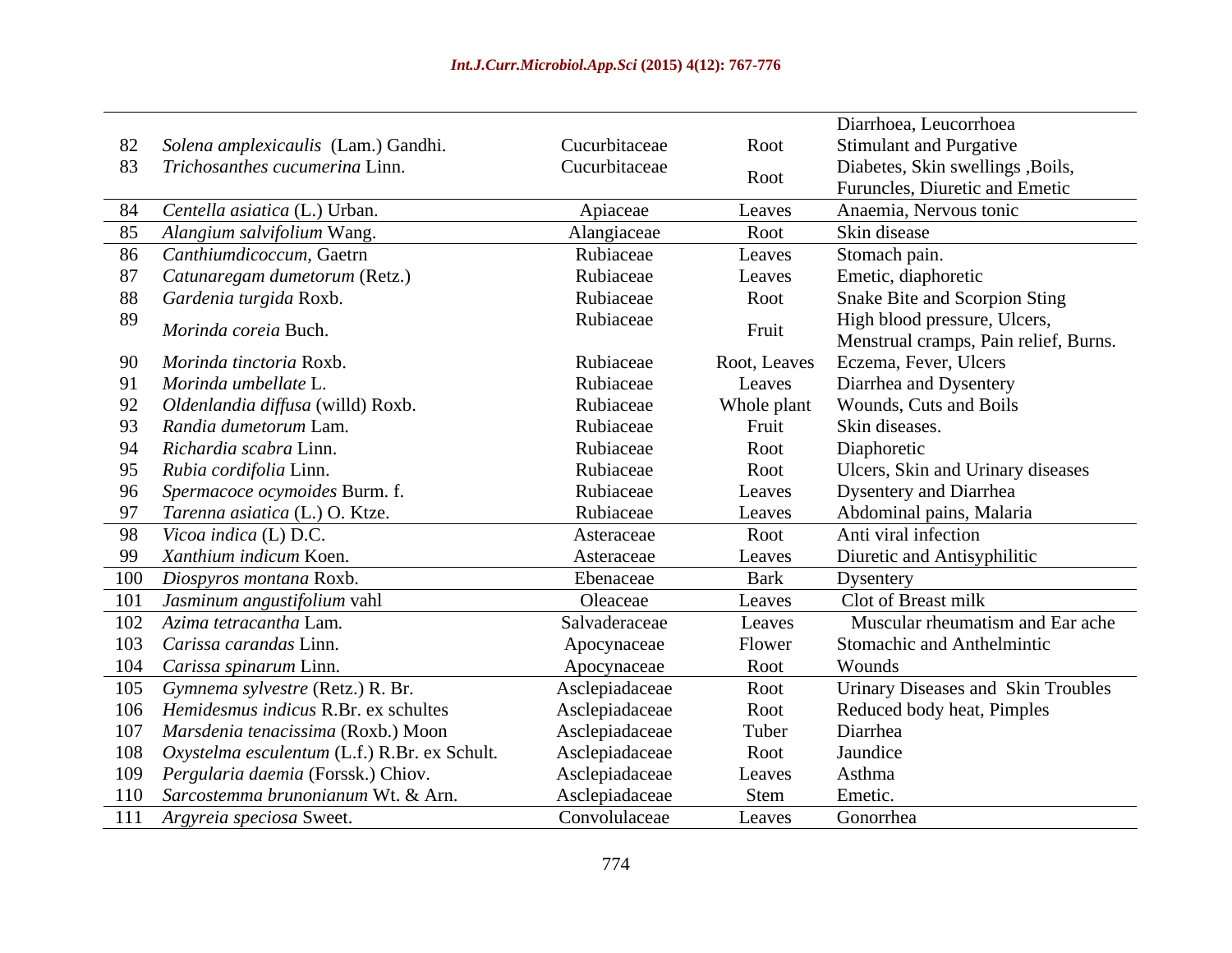| 112 Evolvulus alsinoides (Linn.) Linn             | Convolulaceae | Whole plant    | Memory loss, Azoospermia,             |
|---------------------------------------------------|---------------|----------------|---------------------------------------|
| 113 Evolvulus mummularius. (L.) L.                | Convolulaceae | Leaves         | Diarrhoea, Dysentery and Scabies.     |
| 114 <i>Ipomoea aquatica</i> Forssk.               | Convolulaceae | Leaves         | Diabetes                              |
| 115 <i>Ipomea pestigridis</i> Linn.               | Convolulaceae | Leaves         | Pimples and Carbuncle                 |
| 116 <i>Ipomoea obscura</i> (L)Ker,                | Convolulaceae | Leaves         | Ulcers                                |
| 117 Ipomea pestigridis Linn.                      | Convolulaceae | Leaves         | Headaches and Snake Bite              |
| 118 Ipomoea sepiaria J.                           | Convolulaceae | Leaves         | Boils, Sores, Pimples and Carbuncles. |
| 119 Physalis minima L.                            | Solanaceae    | Whole plant    | Scabies and Itching.                  |
| 120 Solanum anguivi Lam                           | Solanaceae    | Fruit          | <b>Blood Pressure and Diabetes</b>    |
| 121 Solanum nigrum Linn.                          | Solanaceae    | Leaves         | Diarrhoea and Eye Troubles            |
| 122 Solamum surattense                            | Solanaceae    | Leaves         | Chronic fever, Skin infection         |
| 123 Solanum torvum SW                             | Solanaceae    | Leaves, fruits | Fever, Wounds, and Tooth Decay        |
| 124 Andrographis alata (Nees)                     | Acanthaceae   | Root           | Snake bite and Cancer.                |
| 125 Andrographis paniculata (Burm.f)              | Acanthaceae   | Root           | Snake bite and Scorpion sting         |
| 126 Asystasia gangetica (L.) T. Anderson.         | Acanthaceae   | Whole plant    | Swellings and Rheumatism.             |
| 130 Barleria buxifolia Linn.                      | Acanthaceae   | Root           | Febrifuge                             |
| 131 Adhatoda vasica Nees.                         | Acanthaceae   | Whole plant    | Asthma, Lumber pain, Swellings,       |
|                                                   |               |                | Venereal diseases                     |
| 132 Phyla nodiflora (L.) Greene                   | Verbenaceae   | Leaves         | Diuretic and Febrif                   |
| 133 Stachytarpheta jamaicensis (L.) Vahl.         | Verbenaceae   | Leaves         | Cardiac troubles                      |
| 134 Stachytarpheta mutabilis (Jacq.) Vahl.        | Verbenaceae   | Leaves         | Painful menstruation                  |
| 135 Vitex negundo L.                              | Verbenaceae   | Leaves         | Snake bite                            |
| 136 Breynia retusa (Dennst.) Alst.                | Euphorbiaceae | Leaves         | Galactagogue.                         |
| 137 Cleistanthus collinus (Roxb.) Benth. Ex Hk.f. | Euphorbiaceae | Leaves         | Abortifacient                         |
| 138 Euphorbia antiquorum Linn.                    | Euphorbiaceae | Leaves         | Nervine troubles and Dropsy           |
| 139 Euphorbia cyathophora L.                      | Euphorbiaceae | Leaves         | To Induce lactation of Women          |
| 140 Euphorbia hirta Linn.                         | Euphorbiaceae | Whole plant    | Cough and Asthma                      |
| 141 <i>Jatropha gossypifolia</i> Linn.            | Euphorbiaceae | Root           | Leprosy                               |
| 142 Phyllanthus amarus Schum & Thonn.             | Euphorbiaceae | Whole plant    | Urinary problems & Snake Bite         |
| 143 Ricinus communis Linn.                        | Euphorbiaceae | Seed           | Cathartic, Combustible fuel, Reduce   |
|                                                   |               |                | body heat                             |
| 144 Ficus glomerata Roxb.                         | Moraceae      | Root           | Diarrhoea and Diabetes                |